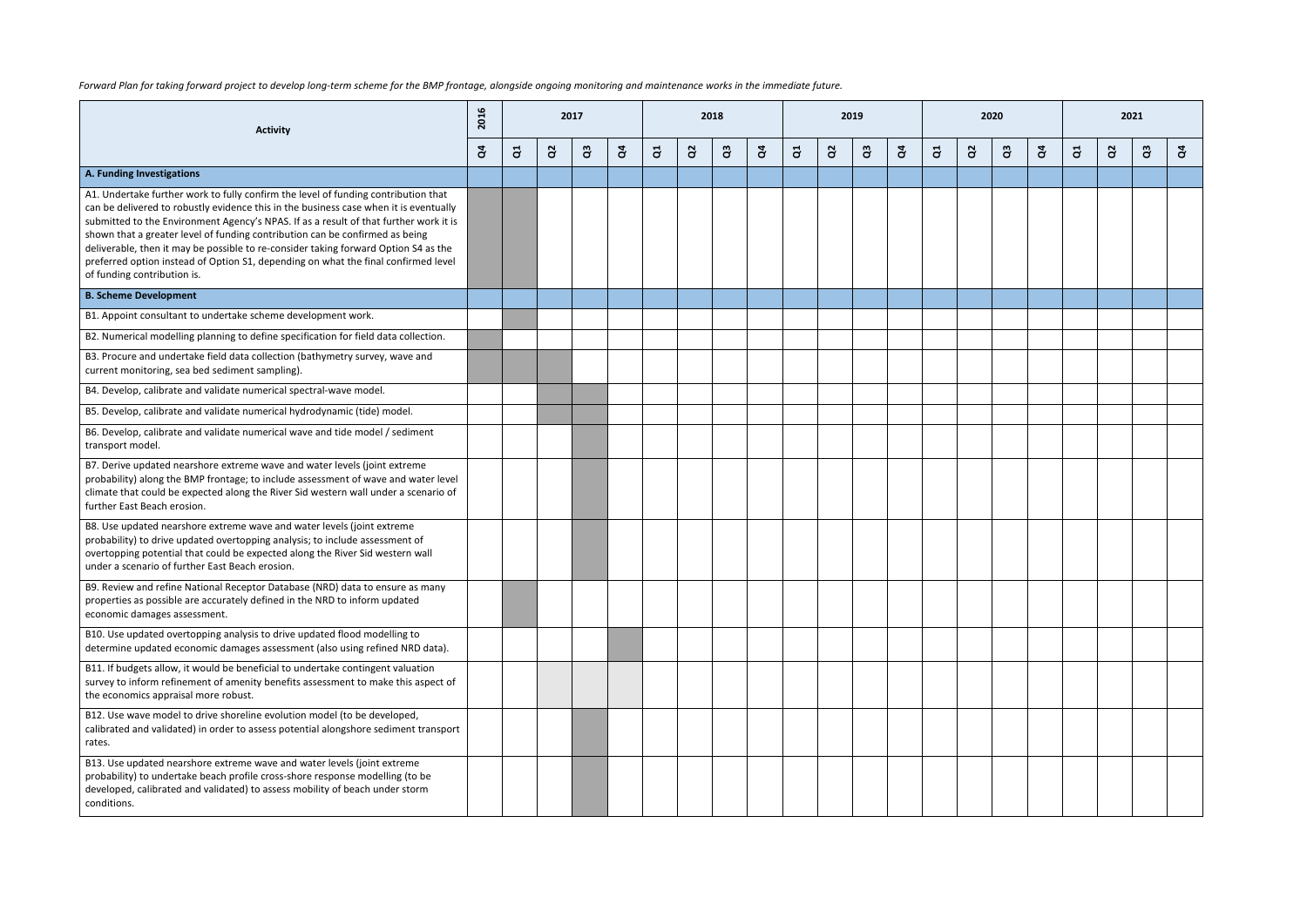| <b>Activity</b>                                                                                                                                                                                                                                                                                                                                  | 2016         |                | 2017     |           |              |   |    | 2018         |                |           |              | 2019     |              |                         |                | 2020      |              |   |          |              |   |
|--------------------------------------------------------------------------------------------------------------------------------------------------------------------------------------------------------------------------------------------------------------------------------------------------------------------------------------------------|--------------|----------------|----------|-----------|--------------|---|----|--------------|----------------|-----------|--------------|----------|--------------|-------------------------|----------------|-----------|--------------|---|----------|--------------|---|
|                                                                                                                                                                                                                                                                                                                                                  | $\mathbf{g}$ | $\overline{d}$ | $\alpha$ | <u>පි</u> | $\mathbf{g}$ | ី | S, | $\mathbf{a}$ | $\mathfrak{F}$ | $\vec{c}$ | $\mathbf{a}$ | <b>a</b> | $\mathbf{g}$ | $\overline{\mathbf{d}}$ | S <sub>2</sub> | <u>පි</u> | $\mathbf{q}$ | ី | <u>a</u> | $\mathbf{a}$ | g |
| B14. Use validated models to assess scheme options to develop Option S1 or S4<br>(depending on funding investigation outcomes). This work is to include assessment<br>of:                                                                                                                                                                        |              |                |          |           |              |   |    |              |                |           |              |          |              |                         |                |           |              |   |          |              |   |
| Size, length, spacing, placement (including leaving gap between groyne head<br>$\bullet$<br>and cliff toe), orientation and number of groynes required on East Beach to<br>achieve maintenance of beach levels.                                                                                                                                  |              |                |          |           |              |   |    |              |                |           |              |          |              |                         |                |           |              |   |          |              |   |
| Impacts of shortening existing structures, including training wall, and adding<br>$\bullet$<br>new structures upon flood and erosion risk and sediment transport (shoreline<br>and nearshore), including impacts under prolonged periods of south-easterly<br>and south-westerly conditions compared to typical conditions.                      |              |                |          |           |              |   |    |              |                |           |              |          |              |                         |                |           |              |   |          |              |   |
| Role of SWW outfall upon sediment transport patterns with new scheme<br>$\bullet$<br>layout.                                                                                                                                                                                                                                                     |              |                |          |           |              |   |    |              |                |           |              |          |              |                         |                |           |              |   |          |              |   |
| Volume and placement of initial beach recharge as part of scheme<br>construction.<br>Potential volume and frequency of future maintenance beach recharge and<br>$\bullet$<br>recycling.                                                                                                                                                          |              |                |          |           |              |   |    |              |                |           |              |          |              |                         |                |           |              |   |          |              |   |
| B15. Use modelling results to develop outline scheme design (including costs using<br>early contractor involvement) and inform accompanying Environmental Impact<br>Assessment (to include Landscape/Seascape Visual Impact Assessment, Water<br>Framework Directive Assessment and Habitats Regulation Assessment (Appropriate<br>Assessment)). |              |                |          |           |              |   |    |              |                |           |              |          |              |                         |                |           |              |   |          |              |   |
| B16. Undertake public consultation.                                                                                                                                                                                                                                                                                                              |              |                |          |           |              |   |    |              |                |           |              |          |              |                         |                |           |              |   |          |              |   |
| B17. Prepare Outline Business Case, including refinement of economic case and<br>confirmation of funding contributions.                                                                                                                                                                                                                          |              |                |          |           |              |   |    |              |                |           |              |          |              |                         |                |           |              |   |          |              |   |
| B18. Gain approval of Outline Business Case from Environment Agency.                                                                                                                                                                                                                                                                             |              |                |          |           |              |   |    |              |                |           |              |          |              |                         |                |           |              |   |          |              |   |
| B19. Based on outline design, specify, procure and undertake geotechnical<br>investigations to inform final design.                                                                                                                                                                                                                              |              |                |          |           |              |   |    |              |                |           |              |          |              |                         |                |           |              |   |          |              |   |
| B <sub>20</sub> . Procure contractor to deliver scheme as D&B contract.                                                                                                                                                                                                                                                                          |              |                |          |           |              |   |    |              |                |           |              |          |              |                         |                |           |              |   |          |              |   |
| B21. Contractor to undertake final design work, including final costings and<br>development of final business case.                                                                                                                                                                                                                              |              |                |          |           |              |   |    |              |                |           |              |          |              |                         |                |           |              |   |          |              |   |
| B22. Undertake public consultation.                                                                                                                                                                                                                                                                                                              |              |                |          |           |              |   |    |              |                |           |              |          |              |                         |                |           |              |   |          |              |   |
| B23. Gain approval of Outline Business Case from Environment Agency.                                                                                                                                                                                                                                                                             |              |                |          |           |              |   |    |              |                |           |              |          |              |                         |                |           |              |   |          |              |   |
| B24. Gain all required consents (including planning and marine licence).                                                                                                                                                                                                                                                                         |              |                |          |           |              |   |    |              |                |           |              |          |              |                         |                |           |              |   |          |              |   |
| B25. Scheme construction (to include in- and out-surveys before and after<br>construction works).                                                                                                                                                                                                                                                |              |                |          |           |              |   |    |              |                |           |              |          |              |                         |                |           |              |   |          |              |   |
| B26. Undertake ongoing public engagement during construction works.                                                                                                                                                                                                                                                                              |              |                |          |           |              |   |    |              |                |           |              |          |              |                         |                |           |              |   |          |              |   |
| B27. Review and update BMP to reflect newly constructed scheme details and more<br>recent monitoring data.                                                                                                                                                                                                                                       |              |                |          |           |              |   |    |              |                |           |              |          |              |                         |                |           |              |   |          |              |   |
| B28. Post-scheme monitoring.                                                                                                                                                                                                                                                                                                                     |              |                |          |           |              |   |    |              |                |           |              |          |              |                         |                |           |              |   |          |              |   |
| <b>C. Ongoing Monitoring</b>                                                                                                                                                                                                                                                                                                                     |              |                |          |           |              |   |    |              |                |           |              |          |              |                         |                |           |              |   |          |              |   |
| C1. Ensuring work of the SWRCMP continues as a minimum to provide ongoing<br>capture of data to inform future management decisions at Sidmouth.                                                                                                                                                                                                  |              |                |          |           |              |   |    |              |                |           |              |          |              |                         |                |           |              |   |          |              |   |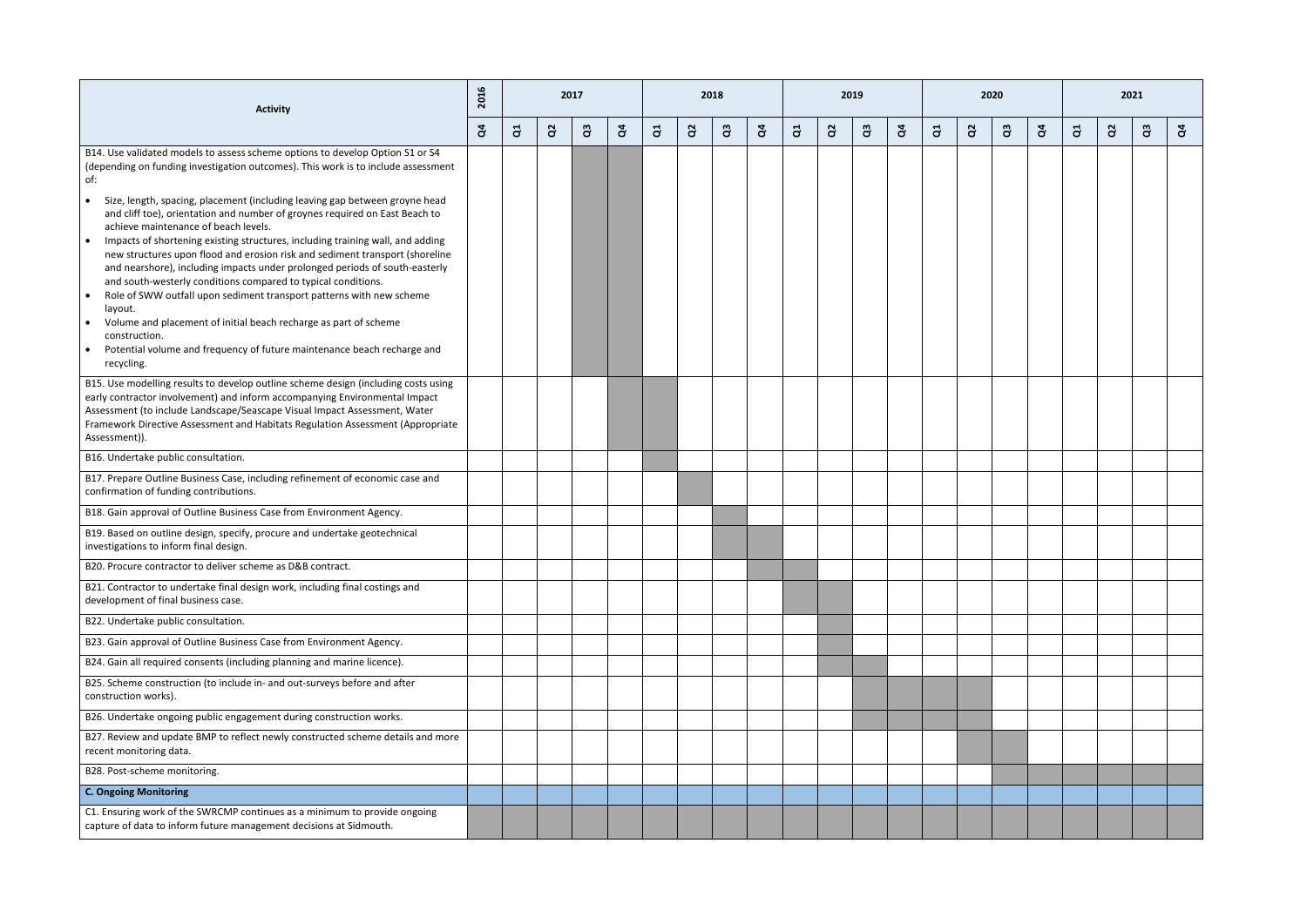| <b>Activity</b>                                                                                                                                                                                                                                                                                                                                                                                                                                                                                                                                                        | 2016         |                |          | 2017      |              |   |          | 2018 |        |   |                | 2019 |              |   |          | 2020     |              | 2021 |          |          |   |
|------------------------------------------------------------------------------------------------------------------------------------------------------------------------------------------------------------------------------------------------------------------------------------------------------------------------------------------------------------------------------------------------------------------------------------------------------------------------------------------------------------------------------------------------------------------------|--------------|----------------|----------|-----------|--------------|---|----------|------|--------|---|----------------|------|--------------|---|----------|----------|--------------|------|----------|----------|---|
|                                                                                                                                                                                                                                                                                                                                                                                                                                                                                                                                                                        | $\mathbf{g}$ | $\overline{a}$ | $\alpha$ | <u>පි</u> | $\mathbf{g}$ | 5 | <u>a</u> | G3   | ិ<br>ខ | ី | $\mathbf{a}^2$ | පි   | $\mathbf{g}$ | J | <u>S</u> | <b>a</b> | $\mathbf{q}$ | ី    | <u>a</u> | <b>a</b> | g |
| C2. Current location of regularly monitored beach profiles is not sufficient to<br>provide a good basis upon which to assess beach volume changes. Additional beach<br>survey profile locations both within the groyne bays and along East Beach and the<br>coast further east towards Beer Head, would be preferable, and there should be no<br>further changes to the regularly surveyed profile positions in the future such that a<br>long-term dataset is developed to inform future management. EDDC to work with<br>PCO/SWRCMP to achieve this.                 |              |                |          |           |              |   |          |      |        |   |                |      |              |   |          |          |              |      |          |          |   |
| C3. Post-storm beach profile surveys need to be captured along the same profiles<br>each time, and broadly to the same extent (i.e. to MLW position ideally).                                                                                                                                                                                                                                                                                                                                                                                                          |              |                |          |           |              |   |          |      |        |   |                |      |              |   |          |          |              |      |          |          |   |
| C4. The sediment pathway between the beaches and the nearshore to offshore<br>remains uncertain and more regular (annual) bathymetry surveys of the nearshore<br>area particularly between the existing reefs and the beach, supported by sediment<br>sampling of the seabed, would help to enhance understanding.<br>This annual surveying is in addition to bathymetry surveys undertaken about every 5<br>years as part of the SWRCMP.                                                                                                                              |              |                |          |           |              |   |          |      |        |   |                |      |              |   |          |          |              |      |          |          |   |
| C5. High quality aerial photography should be flown every 2-4 years. This is<br>particularly needed along the cliffs of East Beach and further east. Along Cliff Road<br>atop East Beach, this should also be supported by 6-monthly cliff top monitoring of<br>distance to cliff edge from a defined datum.                                                                                                                                                                                                                                                           |              |                |          |           |              |   |          |      |        |   |                |      |              |   |          |          |              |      |          |          |   |
| This monitoring is in addition to aerial photography flown every 2-4 years as part of<br>the SWRCMP should also continue.                                                                                                                                                                                                                                                                                                                                                                                                                                              |              |                |          |           |              |   |          |      |        |   |                |      |              |   |          |          |              |      |          |          |   |
| C6. Undertake regular monitoring of all defence assets in a consistent way<br>(including the offshore breakwaters - which needs a baseline condition survey and<br>profiles to be established as a minimum in the near future) to guide future<br>maintenance works and thus ensure the condition and residual life assessed as part<br>of the BMP is maintained and provided.                                                                                                                                                                                         |              |                |          |           |              |   |          |      |        |   |                |      |              |   |          |          |              |      |          |          |   |
| This should be annual visual inspections each spring and post-storm inspections as<br>required.                                                                                                                                                                                                                                                                                                                                                                                                                                                                        |              |                |          |           |              |   |          |      |        |   |                |      |              |   |          |          |              |      |          |          |   |
| <b>D. Ongoing Maintenance</b>                                                                                                                                                                                                                                                                                                                                                                                                                                                                                                                                          |              |                |          |           |              |   |          |      |        |   |                |      |              |   |          |          |              |      |          |          |   |
| D1. The River Sid Western Wall (upstream of Alma Bridge) is in generally fair<br>condition. However, along the toe of the structure severe scour has developed and,<br>due to lack of available design drawings for this wall, it is uncertain exactly what the<br>level of risk associated with this is.<br>As such, investigations should be undertaken in the near future to inform future                                                                                                                                                                          |              |                |          |           |              |   |          |      |        |   |                |      |              |   |          |          |              |      |          |          |   |
| management decisions.                                                                                                                                                                                                                                                                                                                                                                                                                                                                                                                                                  |              |                |          |           |              |   |          |      |        |   |                |      |              |   |          |          |              |      |          |          |   |
| D2. River Sid Training Wall (downstream of Alma Bridge) requires immediate action<br>to stabilise it. As a minimum it requires concrete patching of cracks and holes,<br>addressing corrosion and abrasion in the steel sheet pile toe, and construction of<br>scour protection along the toe. Also needs to address risk of instability from wave<br>loading on western side of training wall where there is no material on eastern side.<br>Measures to reduce wave reflection off both sides of the training wall would also be<br>beneficial to reduce wave scour. |              |                |          |           |              |   |          |      |        |   |                |      |              |   |          |          |              |      |          |          |   |
| D3. Exposed reinforcement along access ramp at Jacobs Ladder Beach needs to be<br>addressed in near future to prevent risk of failure if structure is to be maintained to<br>maximise its predicted residual life.                                                                                                                                                                                                                                                                                                                                                     |              |                |          |           |              |   |          |      |        |   |                |      |              |   |          |          |              |      |          |          |   |